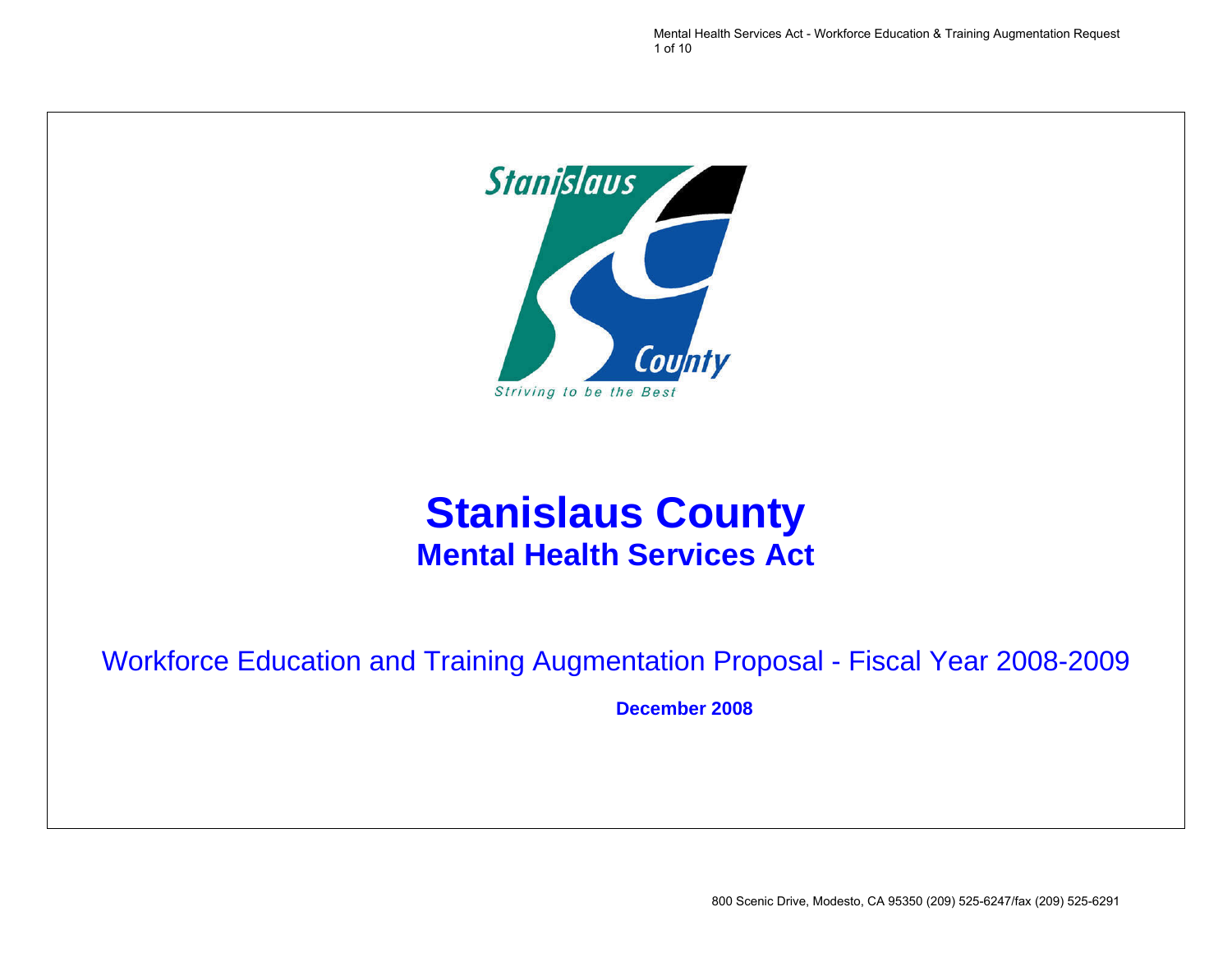#### **INTRODUCTION AND OVERVIEW**

Effective May 7, 2008, the California Department of Mental Health (DMH) approved Stanislaus County's Workforce Education and Training (WET) Plan. Subsequently, Behavioral Health and Recovery Services (BHRS) was awarded approximately \$1.1 million in Mental Health Services Act Workforce Education and Training funding for three fiscal years (2006-07, 2007-08 and 2008-09).

On June 9, 2008, DMH issued Information Notice 08-13, notifying counties that additional funds would be available to all 58 counties for use as augmentation of local WET Plans and providing guidance on the application procedure. An additional \$1.3 million is available to Stanislaus County that can be combined with already approved funds and utilized over a 10-year period of time.

Having just completed a stakeholder process this year BHRS has determined the most appropriate way to use this augmentation funding is to continue to be guided by stakeholder input obtained during the community planning process. In doing so, this augmentation proposal expands Mental Health Career Pathway actions, Residency, Internship Programs actions and Financial Incentive Program actions. The approved local plan established a starting point as well as a structure intended to deliver us to a future with a public mental health workforce with expanded capacity to be an integrated service system that delivers recovery-oriented, culturally competent, consumer-driven and family member-driven services through collaboration with community partners. The overarching goal continues to be furthering MHSA essential elements throughout the existing workforce and expanding capacity to implement additional components of MHSA.

In this Request for Funding Proposal, three actions are expanded in ways that will continue to fund actions that address hard-to-fill positions in the public mental health workforce. The proposal includes community stakeholder input and addresses new opportunities through updates in state regulations regarding loan assumption objectives. The expanded actions are highlighted in the following points:

- Action #6 Outreach and Career Academies expand funding stipends for high school and add stipends for junior high students.
- Action #7 Expanded Internship and Supervision Program expand funding for clinical supervision for public mental health workforce: BHRS staff and community based organizations.
- Action #8 Targeted Financial Incentives to Increase Workforce Diversity expand already approved financial incentives actions to include a loan assumption program, also known as loan forgiveness or repayment program. (Loan assumptions were not yet allowable during initial WET Plan development and approval)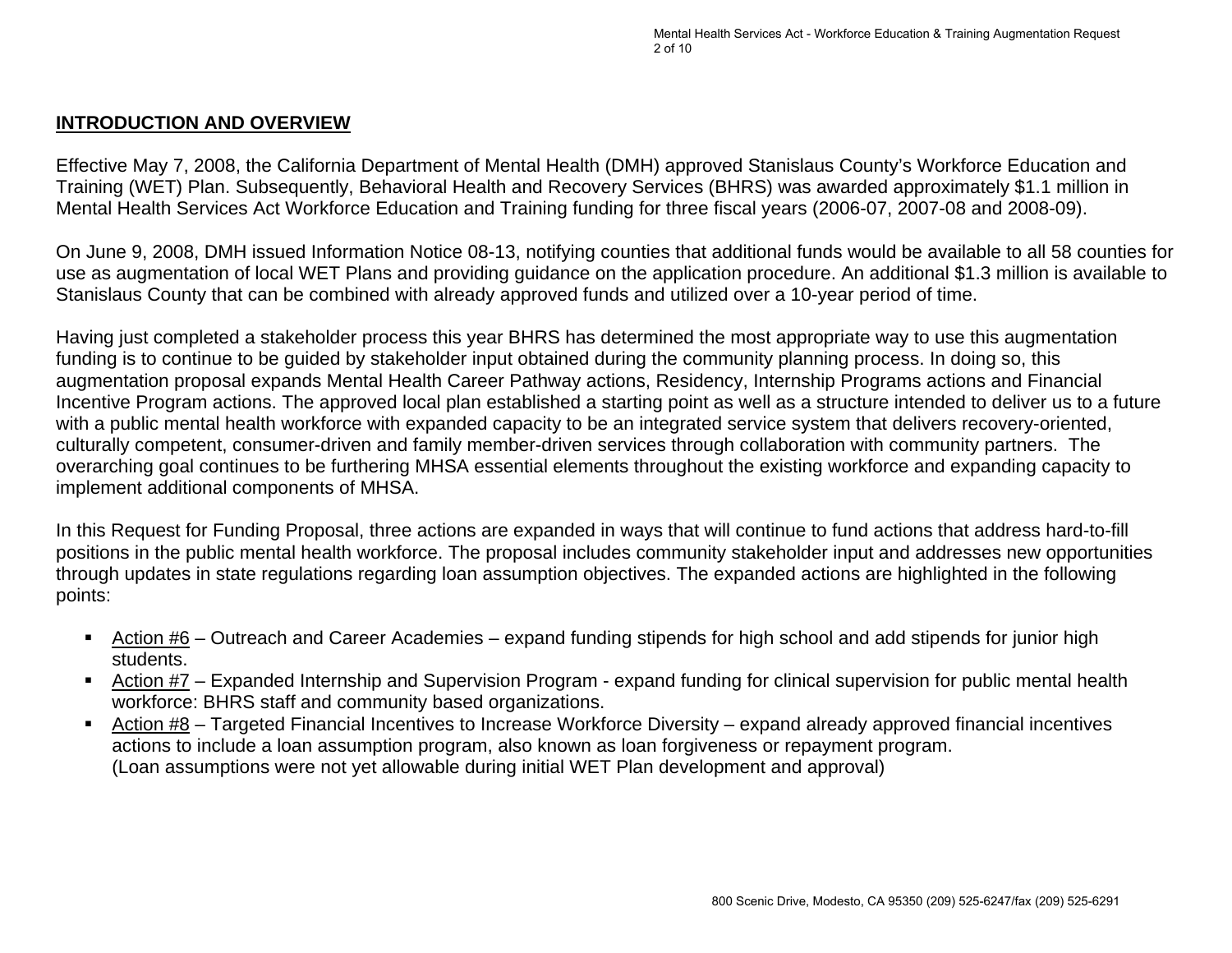With guidance from DMH Information Notice 08-13, the following revised exhibits are included as required, for submission of this augmentation proposal:

- **EXHIBIT 4: WORK DETAIL**
- **EXHIBIT 5: ACTION MATRIX**
- **EXHIBIT 6: BUDGET SUMMARY**

A complete draft of this Augmentation Proposal was posted for 30-day public review and comment beginning October 22, 2008. The Augmentation Proposal was discussed at a public Informational Meeting on November 12 at 4:00 p.m. Fifteen (15) people attended the Information Meeting including consumers, family members, Mental Health Board members, Respresentative Stakeholder Steering Committee members, community-based organization and BHRS staff. The informal information meeting included extensive question/ answer format that included education about WET PLAN Guidelines, the a[pp](http://www.stanislausmhsa.com/)roved local WET Plan, and how the Augmentation expands the approved plan.

Stakeholder review and comment was encouraged in the following ways:

- An electronic copy was posted on the County's website: www.stanislausmhsa.com,
- **Paper copies were sent to thirteen Stanislaus County Public Library resource desks,**
- Electronic notification was sent to all BHRS service sites with a link to www.stanislausmhsa.com announcing the posting of the augmentation proposal,
- Mental Health Board Members were sent notice informing them of the start [of the 30-day review.](http://www.stanislausmhsa.com/)
- Representative Stakeholder Steering Committee members were sent a notice informing them of the start of the 30-day review.
- The general public was notified by public notice posted in seven newspapers throughout Stanislaus County including a newspaper serving the Latino community. The notice included reference to www.stanislausmhsa.com and a phone number for requesting a copy of the augmentation proposal.
- For ease of public review and comment, the last page of the augmentation proposal was a feedback form.
- Public review and comment closed on November 20, 2008. Because this proposal is an expansion to an already approved plan, no public hearing was required or conducted.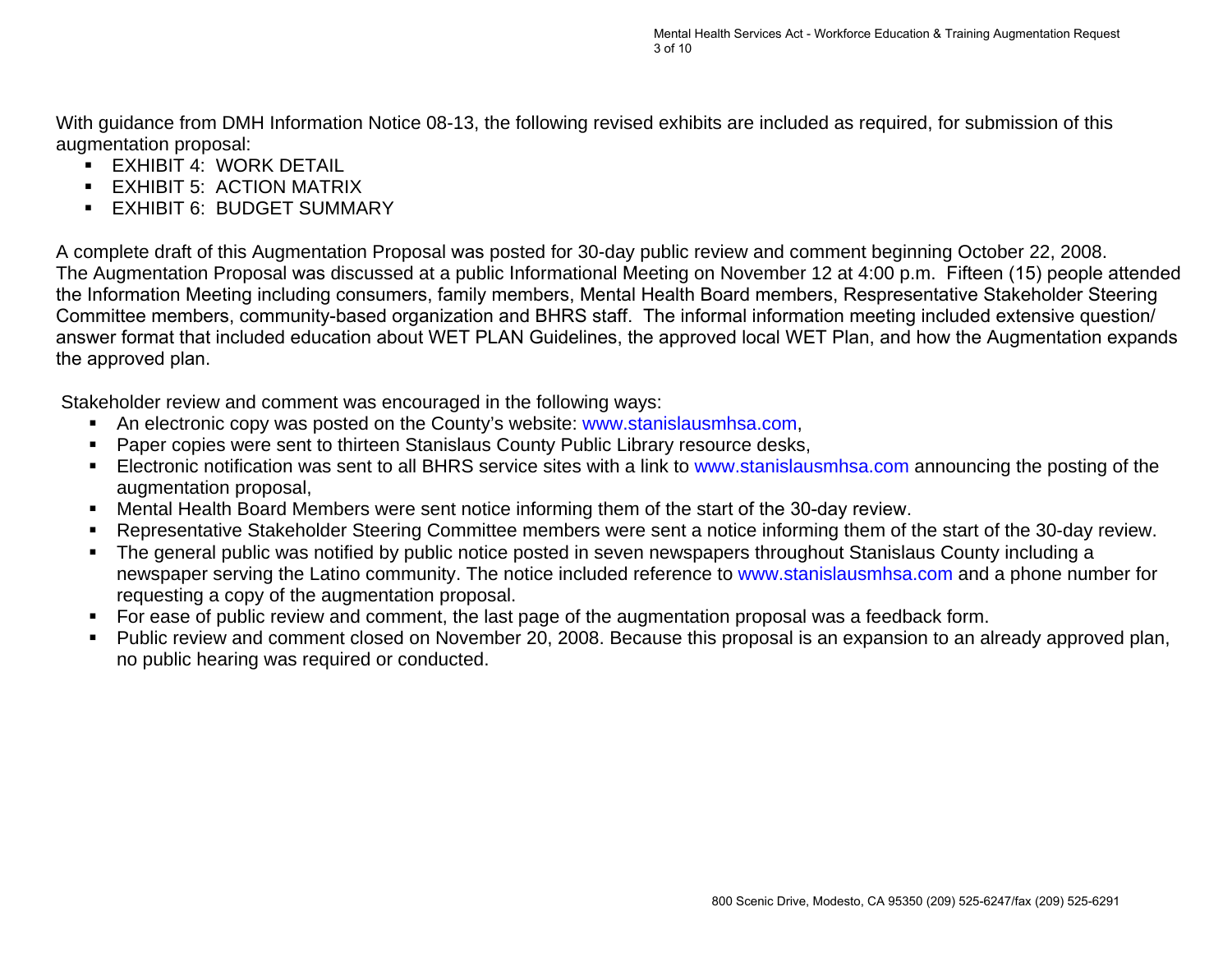#### **C. MENTAL HEALTH CAREER PATHWAY PROGRAMS Action #6 – Title: Outreach and Career Academies**

Mental Health Services Act - Workforce Education & Training Augmentation Request 4 of 10

**Description:** The community planning process identified a strong need to acquaint students in secondary education to the idea that a career in the mental health workforce is a possibility. A track or class in high school and junior high would offer an introduction to mental health careers to interested students. This action would begin by conducting a collaborative planning process between mental health providers and educational entities to develop curriculum that leads to entry into relevant post-secondary education. Special effort would be made to involve youth from diverse ethnic communities where access to knowledge about mental health careers is limited and stigma regarding mental illness is strong.

This action would include a combination of curriculum developed in partnership with educational entities, and supervised exposure to Public Mental Health occupations offered to junior and senior high school students. There will also be a special focus on community outreach and promotion to students and their families in diverse communities. To achieve this goal people from diverse communities will be recruited to provide these outreach efforts ensuring credibility in the outreach as well as opportunity for modeling. Components of this action will include funding for school districts to develop mental health curriculum and mental health professions academies, paid internships, a speaker's bureau and outreach at community events. Educational entities will be key partners in the development and implementation of this action. This activity will be overseen by the W.E.T. Coordinator (Action #1) and coordinated by the Workforce Development Specialist (Action #3).

#### **Augmentation Request - October 2008**

Expand existing stipends for high school age students (Addressed in Objective #3 below).

Provide new monies for stipends for junior high school age students (Addressed in Objective #5 below). Both junior high and high school stipends will be project based. Projects could include anti stigma efforts, volunteerism and other activities approved in consultation with community partners.

#### **Objectives:**

- 1. Develop a contract with at least one school district with the outcome of starting a Mental Health Professions Academy or similar program by September 2008.
- 2. Conduct a minimum of 12 speaking engagements annually to youth and their families from and within diverse communities.
- 3. Provide 6 paid internships for high school students annually. **Expand existing stipends for high school age students.**
- 4. Provide opportunities for high school age volunteers in at least four agencies within the public mental health system.

#### 5. **Offer up to 6 stipends per year for junior high school age students.**

Budget justification: Funds used in this action item will pay for contract costs associated with assisting school districts to enroll teachers in a Mental Health Professions Academy, funds for internships for students, and staff costs for outreach activities.

| <b>Budgeted Amount:</b>       | FY 2006-07:      | \$00.00 | 2007-08:<br>∼  | \$00.00  | 2008-09:<br>rv | \$50,000 |
|-------------------------------|------------------|---------|----------------|----------|----------------|----------|
| <b>Augmentation Request:</b>  |                  |         |                |          | 2008-09:       | \$10,800 |
| <b>Total Budgeted Amount:</b> | 2006-07:<br>IEV. | \$00.00 | 2007-08:<br>гv | \$18,000 |                | \$60,800 |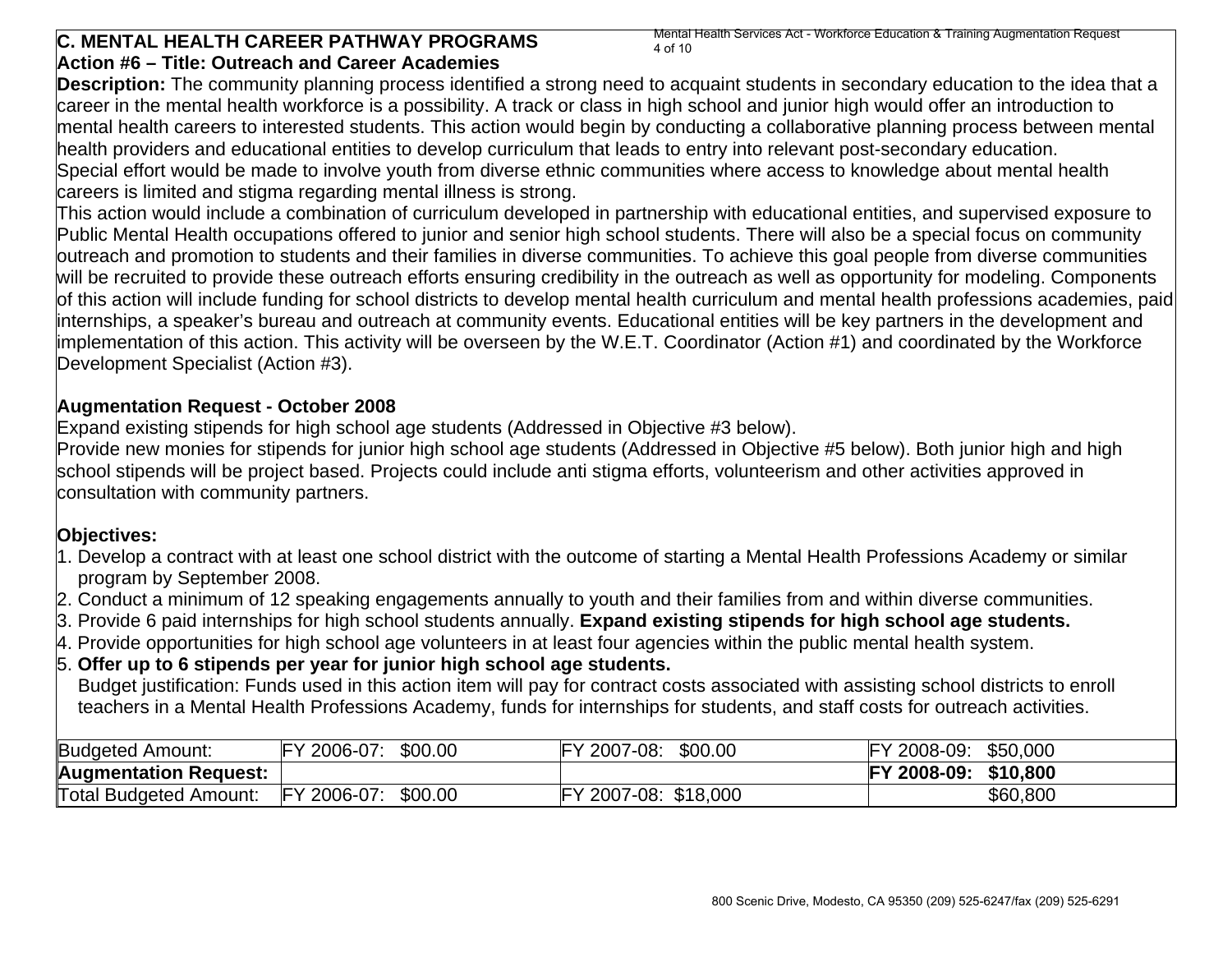#### **D. RESIDENCY, INTERNSHIP PROGRAMS Action #7 – Title: Expanded Internship and Supervision Program**

**Description:** During the community planning process educational entities and staff at all levels identified the need for flexible and expanded internship opportunities at a variety of educational levels to begin to "grow our own". The community planning process also identified challenges that need to be addressed by this action and acknowledged that the challenges are related to longstanding workforce shortages. A key barrier is the lack of additional staff time to provide adequate levels of supervision due to the constraints of federal reimbursement requirements and revenue generation. There are also few incentives for persons with interest and skill in clinical supervision to add this task to their workload. Organizational providers, especially non-traditional, small, community agencies serving diverse communities, lack the staffing to meet the requirement of educational entities for supervision even though the experience gained at such agencies would be valuable. Internships at all levels of educational experience are needed (high school, community college, baccalaureate and graduate levels). The barriers identified to adequate staffing for internship programs were similarly identified as barriers to ongoing supervision for professional development of pre and post-licensed staff. During clinical supervision, concepts are transferred into skills that demonstrate real cultural competency, recovery and wellness orientation, ability to offer integrated service experience, community collaboration skills, and consumer and family driven services. Additional resources for clinical supervision that encourage the meaningful development of MHSA essential elements are central to transforming the Public Metal Health system. This Action addresses both of these needs through the addition of resources dedicated to internship opportunities, supervision and consultation with expert cultural consultants, availability of clinical supervision of hours toward licensure of existing staff and increase of participation by individuals from underserved communities in internships. The BHRS Training Coordinator will be responsible for implementing this Action in collaboration with BHRS and organizational provider leadership, the WET Coordinator and the Workforce Development Specialist.

### **Augmentation Request - October 2008**

Expand the existing Three-Year Plan for clinical supervision county-wide (Addressed in Objective 3 below).

Provide new monies for stipends to support consumers, family members and individuals from diverse communities to attend college to obtain degrees or certifications (Addressed in Objective 7 below).

Fund loan assumptions for Nurse Practitioners and Psychiatrists, to pay part or all of a current or prospective employee's educational loan debt in exchange for working in these hard to fill positions (Addressed in Objective 8 below). Loan assumptions are a new component to our plan.

## **Objectives:**

- 1. Provide at least 10 additional internship slots annually for master's level MSW/MFT students.
- 2. Develop a plan for establishing 10 internship/service learning slots annually for students pursuing undergraduate degrees.
- 3. Provide 1500 hours of clinical supervision and/or cultural consultation to existing workforce focused on development of skills.  **Expand existing Clinical Supervision by 500 hours.**
- 4. Implement supervision structure to ensure supervision of interns, students and pre-licensed candidates.
- 5. Coordinate practicum opportunities within the public mental health system for undergraduate nursing and LVN students from Modesto Junior College and CSU Stanislaus.
- 6. Explore development of internships with educational entities (CSU Stanislaus, UCSF and UC Davis) for physician assistants and graduate nursing students including mental health nurse practitioners.
- 7. Offer stipends for Modesto Junior College and California State University, Stanislaus.<br>Ca. 2009 525-6247/fax (209) 525-6291
	- 8. **Offer loan assumptions for Nurse Practitioners and Psychiatrists.**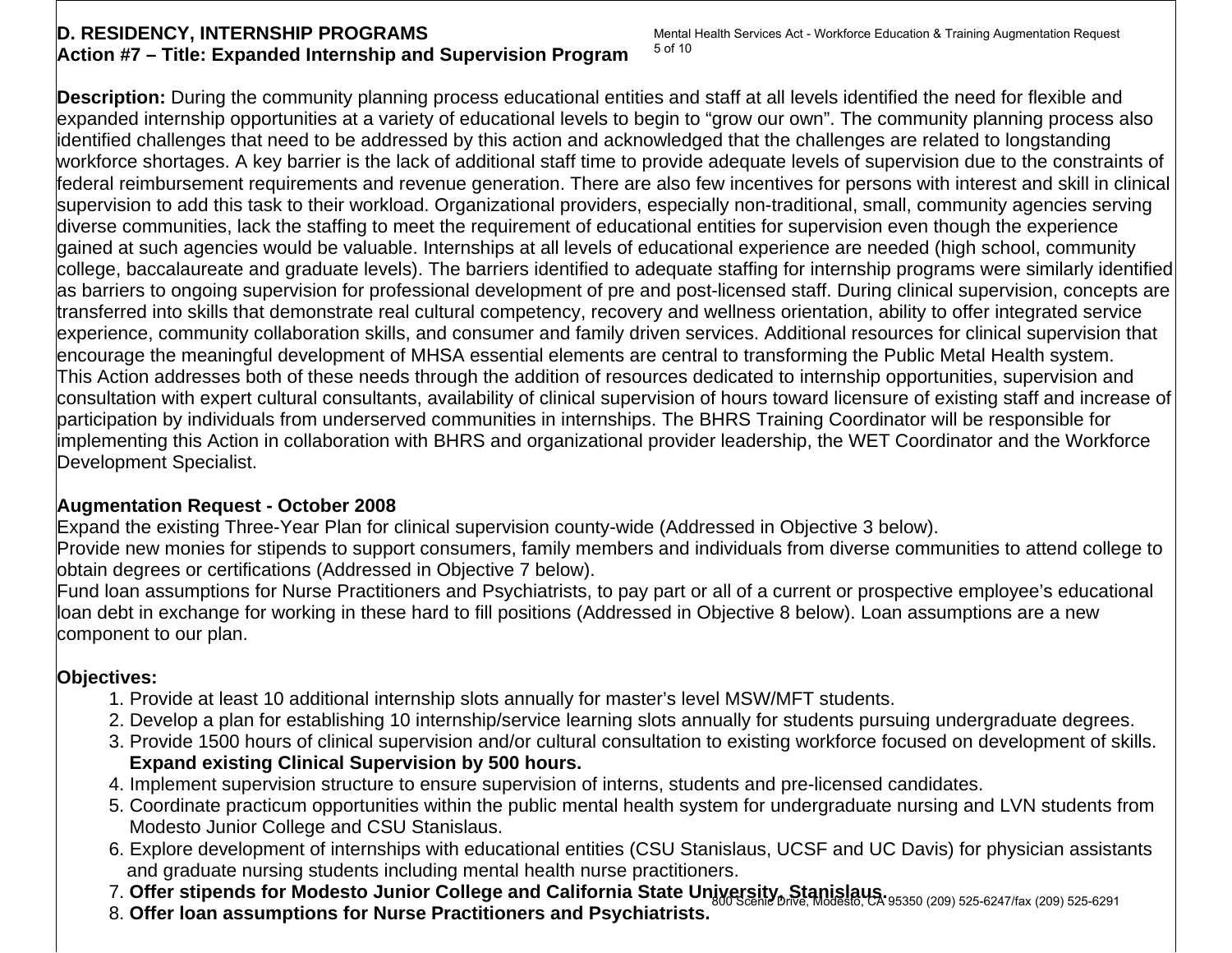Budget justification: Funds will be set aside for internships, consultation, contracted supervision training and staff time through a local community based organization to do additional levels of supervision equivalent to 2000 hours.

#### **Funding Augmentation: \$10,000 to expand supervision with community based organizations. \$108,000 for community college and baccalaureate stipends. \$60,000 for loan repayment for Nurse Practitioners and Psychiatrists.**

| <b>Budgeted Amount:</b>       | \$00.00<br>2006-07:          | \$00.00<br>2007-08:<br>ΈY       | \$150,000<br>2008-09:           |
|-------------------------------|------------------------------|---------------------------------|---------------------------------|
| <b>Augmentation Request:</b>  |                              |                                 | \$178,000<br><b>FY 2008-09:</b> |
| <b>Total Budgeted Amount:</b> | \$0<br>2006-07:<br><b>FY</b> | \$18,000<br>$2007 - 08$ :<br>cv | \$328,000                       |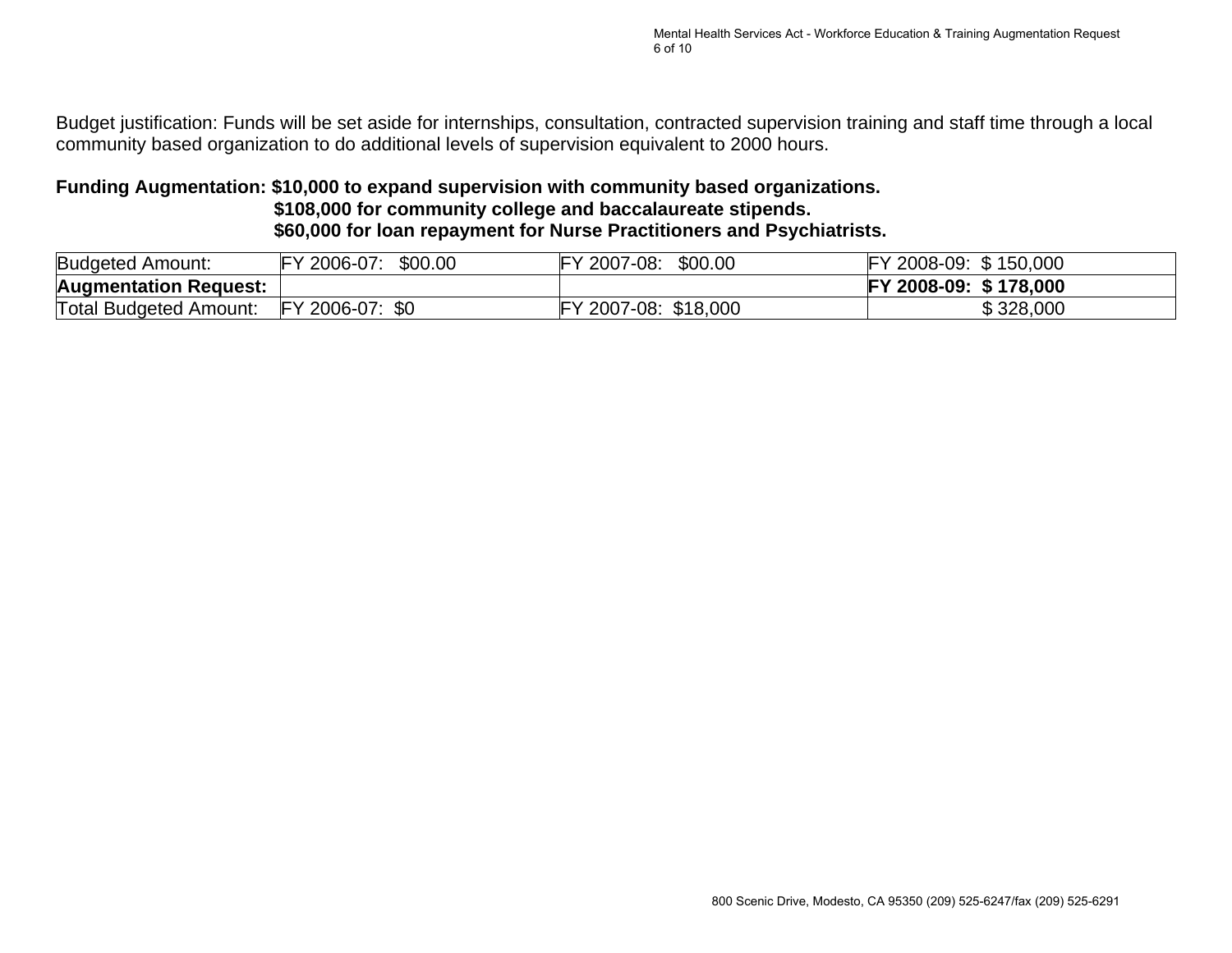#### **E. FINANCIAL INCENTIVE PROGRAMS Action #8 – Title: Targeted Financial Incentives to Increase Workforce Diversity**  7 of 10 Mental Health Services Act - Workforce Education & Training Augmentation Request

**Description:** A variety of financial incentives related to workforce development were identified as strong themes through the community planning process. The MHSA Representative Stakeholder Steering Committee recommended as top priority that financial incentives be linked with an ongoing assessment of 'hard to fill or retain' positions by language, cultural requirements, consumer and/or family member lived experience, special skills or classifications. This Action proposes that financial incentives include educational scholarships and tuition and book reimbursement for BHRS and organizational provider staff working on Associate or Baccalaureate Degrees, as well as, educational stipends for graduate level education. Stipends will also be provided for potential graduate level recruits who meet established criteria based on the assessment of 'hard to fill or retain' positions. Granting of scholarships and stipends will be conditioned on requirements to work within the public mental health system. This Action is central to building a longer-term strategy of a coordinated mental health career pipeline and engagement of educational entities in developing curriculum that matches with transformational goals of the public mental health system.

BHRS will also expand its existing Consumer and Family Member Stipend Program to consumers and family members and members of diverse communities who want to return to school and eventually work within the public mental health system. The program will include a variety of incentives based on criteria derived from the Workforce Needs Assessment and intention to increase diversity in the workforce. This activity will be overseen by the WET Coordinator (Action #1) and coordinated by the Workforce Development Specialist (Action #3).

#### **Augmentation Request - October 2008**

Expand the approved existing plan for MA/MSW Stipends through California State University, Stanislaus (Addressed in Objective 5).

#### **Objectives:**

- 1. Establish contracts with CSU Stanislaus and other educational entities who wish to enter into a contractual agreement with BHRS consistent with MHSA Essential Elements for graduate stipends for MSW and MFT students in FY2008-09 with a focus on hard-to fill positions.
- 2. Establish policies and processes for granting and payback of stipends and scholarships for current and potential staff.
- 3. Develop criteria for selection of persons for stipends and scholarships using needs assessment data.
- 4. Establish inclusive process with key stakeholder representation for reviewing applications and recommendations for scholarships and stipends.
- 5. Grant a minimum of 3 educational stipends and/or scholarships annually to existing or potential employees.

Budget justification: Funds will be set aside for stipends and scholarships. Funds in this Action will support stakeholder meetings and ongoing collaboration with educational entities. Future workforce and education allocations will be used to enhance this action plan. **Funding Augmentation: \$222,000 to expand MA/MSW stipends @ CSU Stanislaus.** 

| <b>Budgeted Amount:</b>       | FY 2006-07:                | \$00.00 | $\mathbf{u}$<br>\$00.00<br>2007<br>7-08: | \$58,000<br>2008-09:        |
|-------------------------------|----------------------------|---------|------------------------------------------|-----------------------------|
| <b>Augmentation Request:</b>  |                            |         |                                          | 2008-09:<br>\$222,000<br>EV |
| <b>Total Budgeted Amount:</b> | $'$ 2006-07:<br><b>IFY</b> | \$00.00 | $\mathcal{L}$<br>\$18,000<br>2007-08:    | \$280,000                   |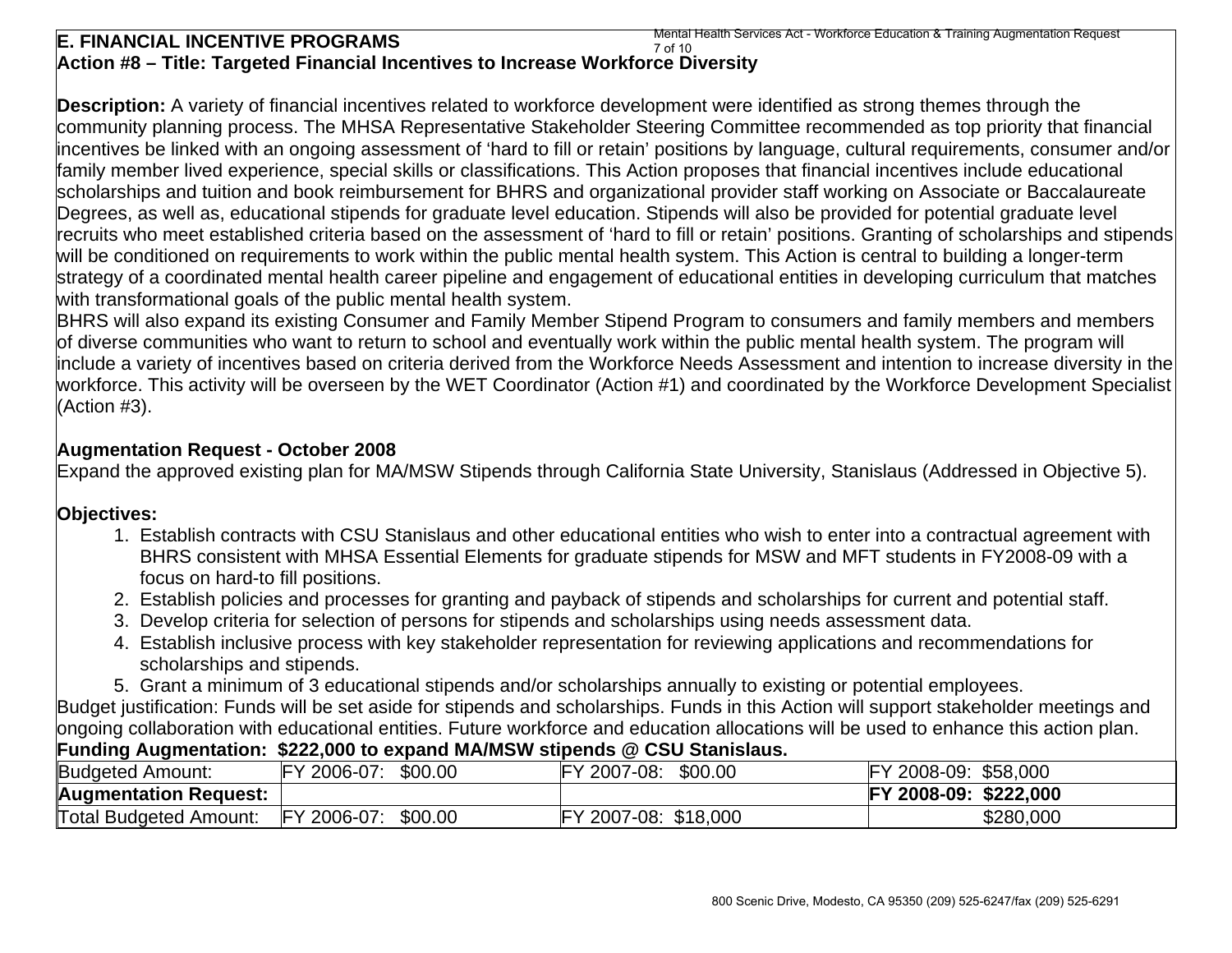#### **EXHIBIT 5: ACTION MATRIX**

Please list the titles of *ACTIONS* described in Exhibit 4, and check the appropriate boxes (4) that apply.

| <b>Actions</b><br>(as numbered in Exhibit 4, above)                             | Promotes wellness, recovery,<br>and resilience | culturally competent<br>service delivery<br>Promotes | Promotes meaningful inclusion<br>of clients/family members | Promotes an integrated service<br>experience for clients and their<br>family members | Promotes community<br>collaboration | ð<br>Staff support (infrastructure<br>workforce development) | Resolves occupational<br>shortages | Expands postsecondary<br>education capacity | scholarships, and stipends<br>Loan forgiveness, | Regional partnerships | Distance learning | Career pathway programs | Employment of clients and<br>family members within MH<br>system |
|---------------------------------------------------------------------------------|------------------------------------------------|------------------------------------------------------|------------------------------------------------------------|--------------------------------------------------------------------------------------|-------------------------------------|--------------------------------------------------------------|------------------------------------|---------------------------------------------|-------------------------------------------------|-----------------------|-------------------|-------------------------|-----------------------------------------------------------------|
| (1)                                                                             | (2)                                            | (3)                                                  | (4)                                                        | (5)                                                                                  | (6)                                 | (7)                                                          | (8)                                | (9)                                         | (10)                                            | (11)                  | (12)              | (13)                    | (14)                                                            |
| Action #1: WET Plan Coordination and<br>Implementation                          | X                                              | X                                                    | $\sf X$                                                    | $\sf X$                                                                              | X                                   | $\overline{X}$                                               | X                                  | X                                           | X                                               | X                     | X                 | X                       | $\sf X$                                                         |
| Action #2: WET Plan Consultation                                                | $\sf X$                                        | X                                                    | X                                                          | $\sf X$                                                                              | X                                   | $\overline{X}$                                               |                                    |                                             |                                                 |                       |                   |                         |                                                                 |
| Action #3: Consumer and Family Member<br><b>Training and Support</b>            | X                                              | X                                                    | X                                                          | $\sf X$                                                                              | X                                   | X                                                            | X                                  |                                             |                                                 |                       |                   | X                       | $\boldsymbol{\mathsf{X}}$                                       |
| Action #4: Workforce Development                                                | $\boldsymbol{\mathsf{X}}$                      | X                                                    | X                                                          | $\overline{X}$                                                                       | X                                   | $\boldsymbol{\mathsf{X}}$                                    |                                    | X                                           |                                                 |                       |                   | X                       | X                                                               |
| Action #5: Consumer and Family Member<br><b>Volunteer Program</b>               | $\overline{\mathsf{x}}$                        | $\overline{\mathsf{X}}$                              | $\overline{\mathsf{X}}$                                    | $\overline{\mathsf{X}}$                                                              | $\overline{X}$                      |                                                              | $\overline{\mathsf{x}}$            |                                             |                                                 |                       |                   | $\overline{\mathsf{X}}$ | $\overline{\mathsf{X}}$                                         |
| Action #6: Outreach and Career<br>Academies                                     | X                                              | X                                                    | X                                                          | $\overline{X}$                                                                       | X                                   |                                                              | $\sf X$                            |                                             | $*{\bf x}$                                      |                       |                   | X                       |                                                                 |
| Action #7: Expanded Internship and<br>Supervision Program                       | X                                              | X                                                    | X                                                          | X                                                                                    | X                                   | X                                                            | X                                  | $\sf X$                                     | $\mathbf{x}$                                    | X                     | $\sf X$           |                         |                                                                 |
| Action #8: Targeted Financial Incentives<br>ļtο<br>Increase Workforce Diversity | X                                              | X                                                    | X                                                          | X                                                                                    | X                                   | X                                                            | X                                  | X                                           | X                                               | X                     | X                 |                         | X                                                               |

**\* Actions added as part of the augmentation funding**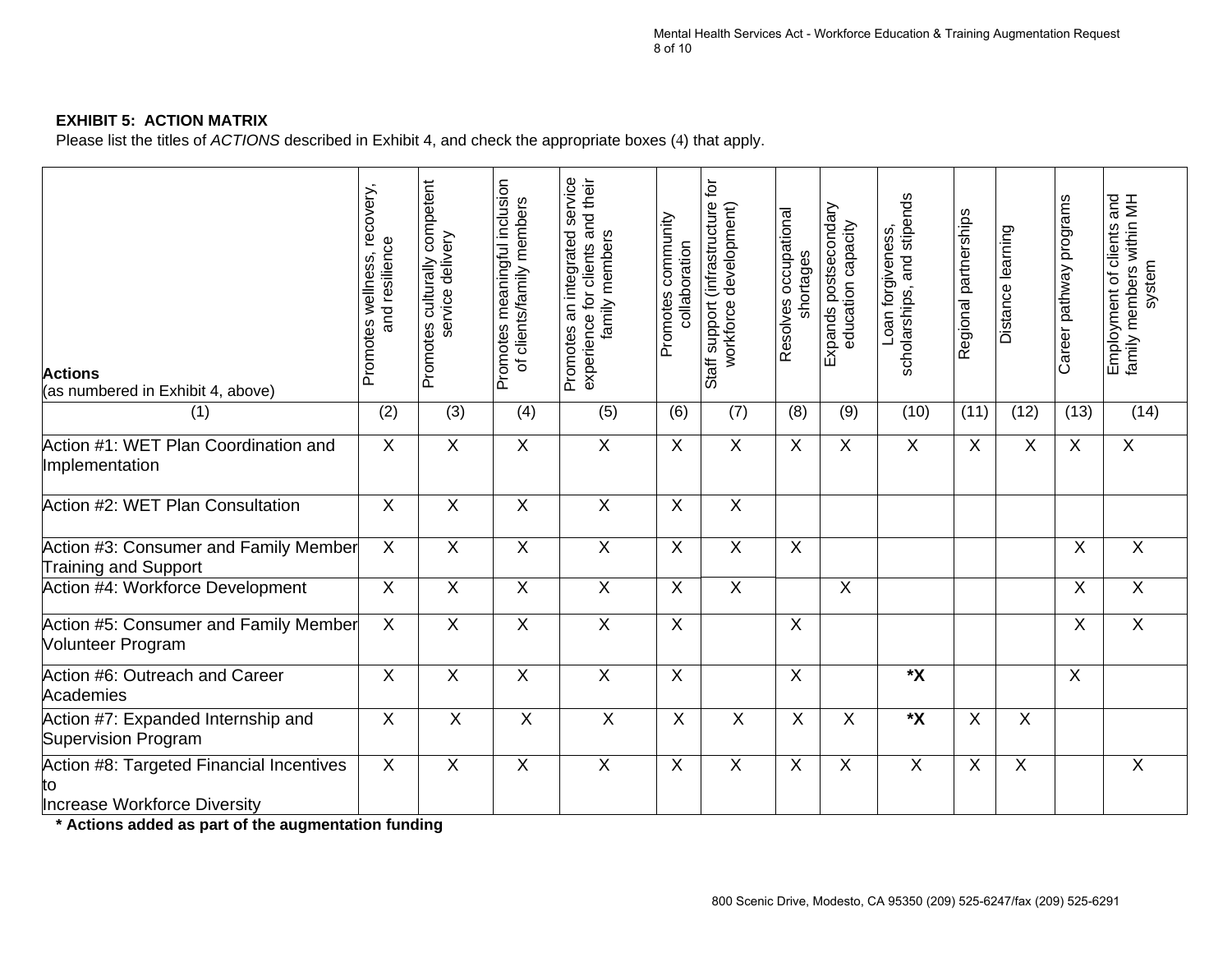#### **EXHIBIT 6: BUDGET SUMMARY**

| Fiscal Year: 2008-09                        |                                                        |                                          |                                           |                                               |  |
|---------------------------------------------|--------------------------------------------------------|------------------------------------------|-------------------------------------------|-----------------------------------------------|--|
| Activity                                    | <b>Funds Approved</b><br>Prior to Plan<br>Approval (A) | <b>Balance of Funds</b><br>Requested (B) | <b>Funding</b><br><b>Augmentation (C)</b> | <b>Total Funds Requested</b><br>$(A + B + C)$ |  |
| A. Workforce Staffing Support:              | \$179,800                                              | \$352,000                                | \$0                                       | \$531,800                                     |  |
| B. Training and Technical Assistance        |                                                        | \$229,000                                | \$0                                       | \$229,000                                     |  |
| C. Mental Health Career Pathway<br>Programs |                                                        | \$230,000                                | \$10,800                                  | \$240,800                                     |  |
| D. Residency, Internship Programs           |                                                        | \$150,000                                | \$178,000                                 | \$328,000                                     |  |
| E. Financial Incentive Programs             |                                                        | \$58,000                                 | \$222,000                                 | \$280,000                                     |  |
| <b>TOTAL FUNDS REQUESTED for FY 2008-09</b> | \$410,800                                              | \$1,609,600                              |                                           |                                               |  |